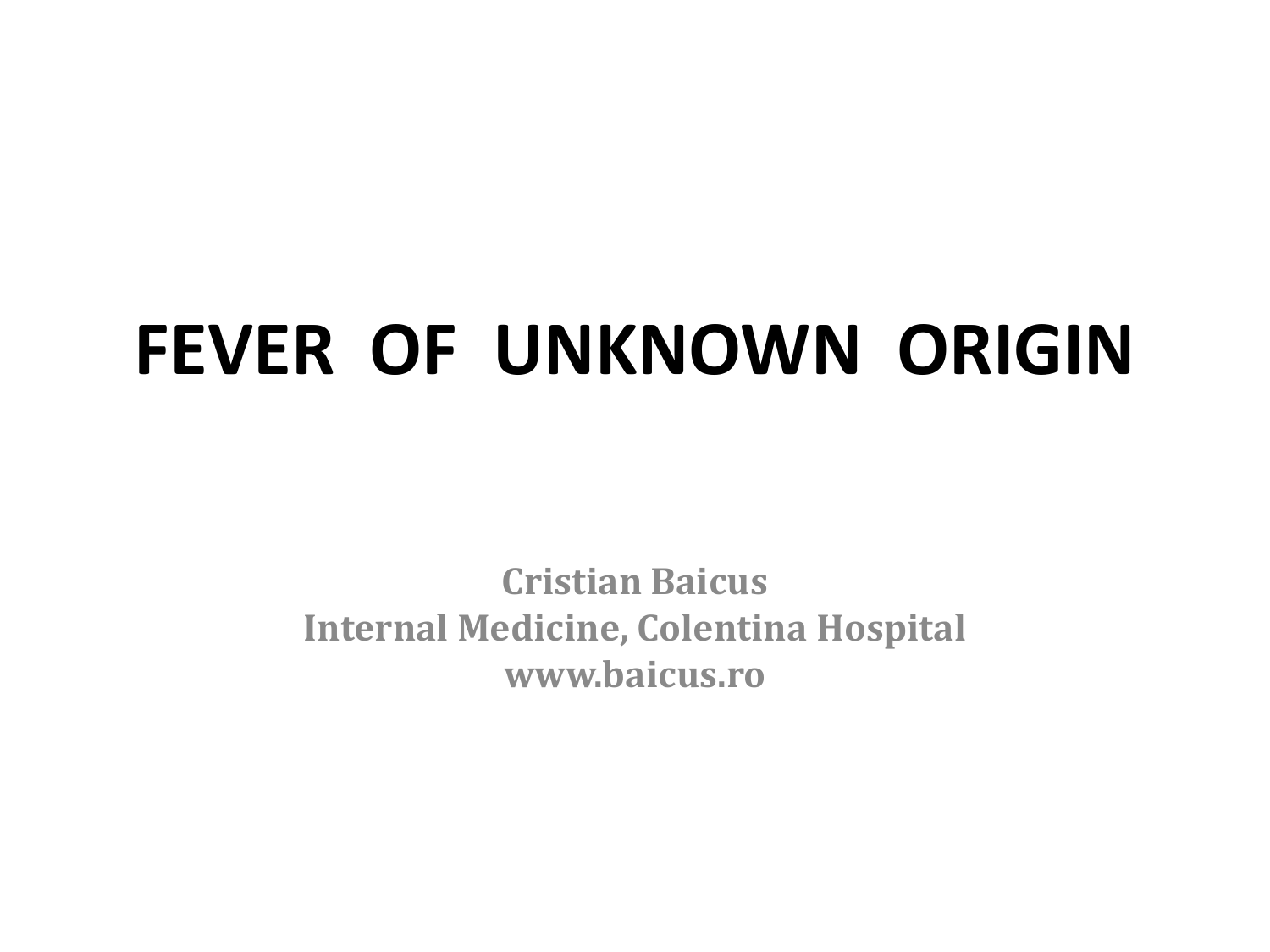### **1961 definition**

- **1. Ilness> 3 weeks**
- **2. Fever>38.3C (>101F), on several occasions**
- **3. Diagnosis uncertain after 1 week of study in hospital**

*Petersdorf, Beeson. Medicine. 1961.*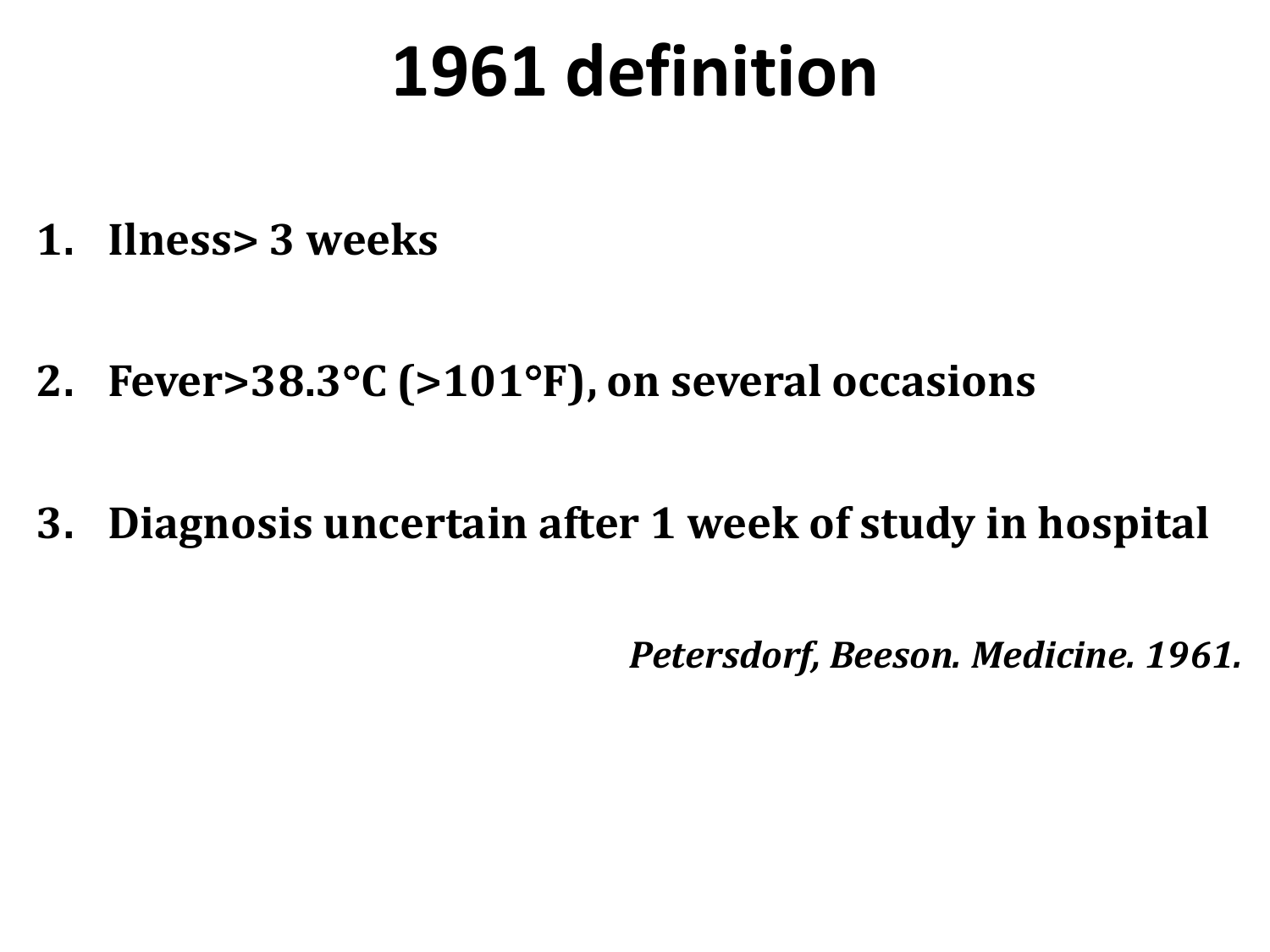### *fièvre au long cours*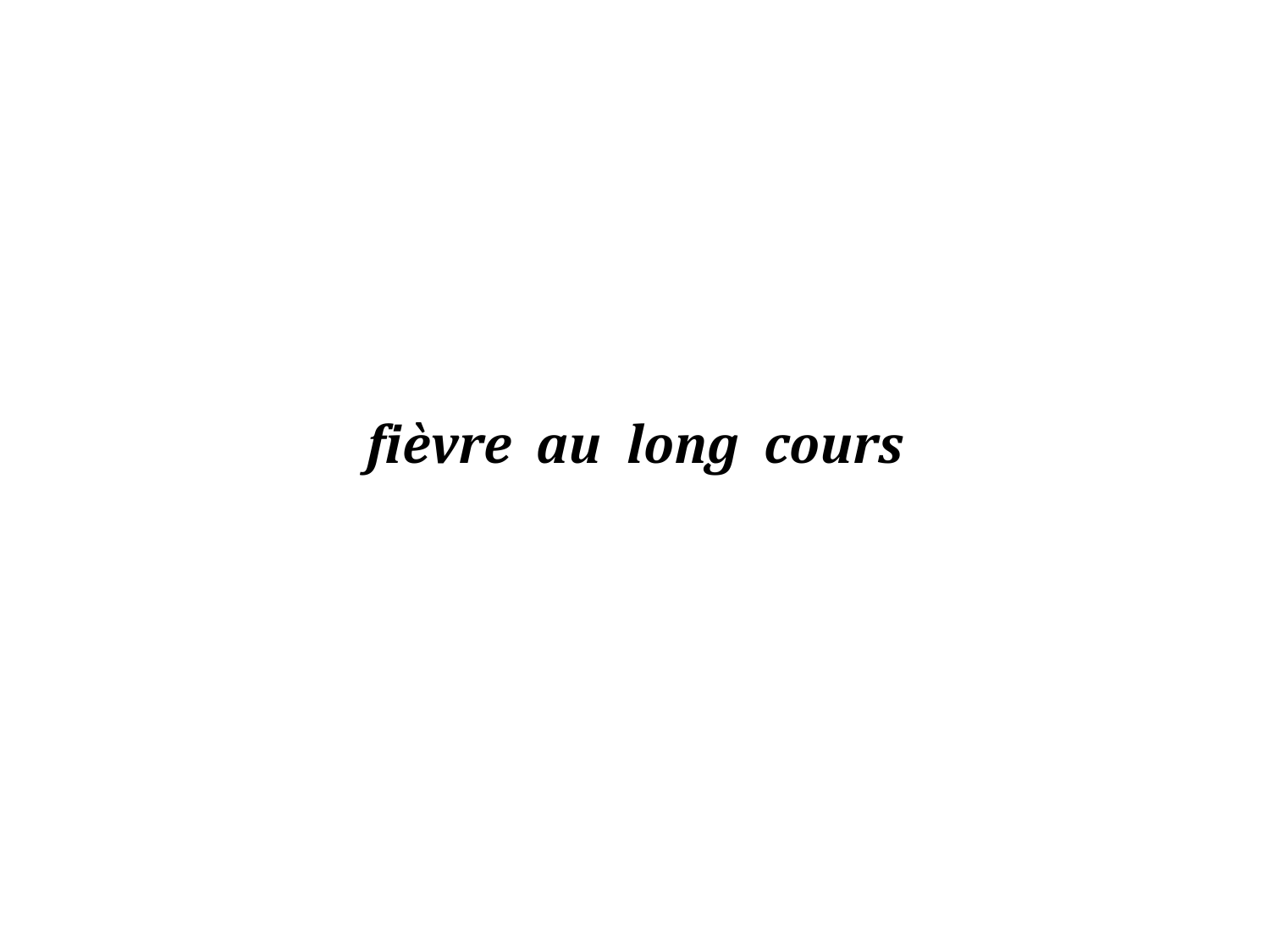# **Durack & Street Definition**

- Classical FUO
	- $-$  >3 weeks
	- $-$  ≥ 38.3 °C
	- Diagnosis uncertain despite appropiate investig after ≥3 outpatient visits or ≥3 days in hospital
- Nosocomial FUO  $\overline{ }$  early empiric
- Neutropenic FUO / antimicrobial
- HIV-associated FUO / therapy

*Durack & Street, 1991*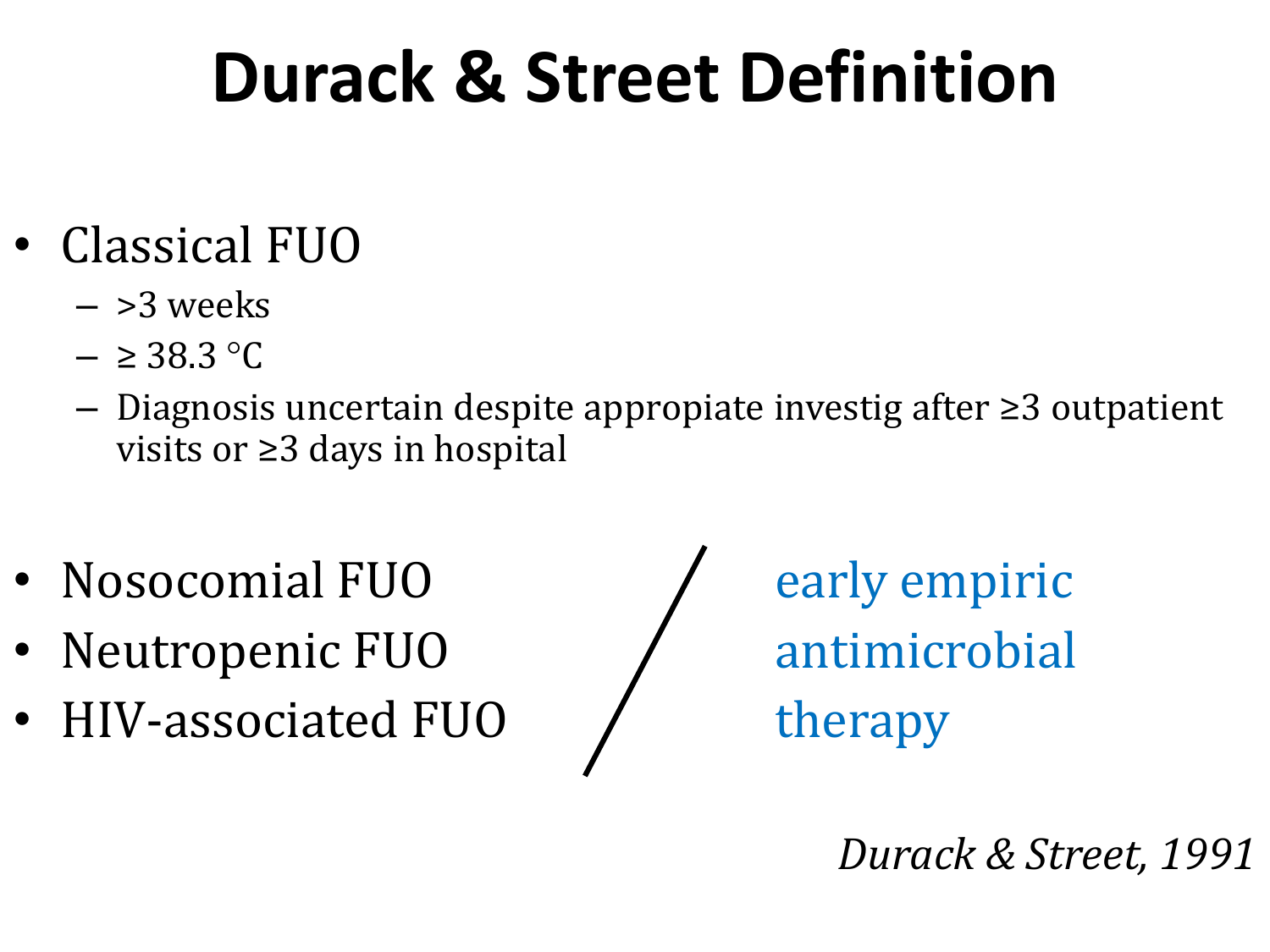# **Definition of FUO today**

- $\cdot$  > 3 weeks
- $\geq$  38.3 °C, on several occasions
- No diagnosis after initial diagnostic investigation
- Exclusion of nosocomial fever and severe immunocompromise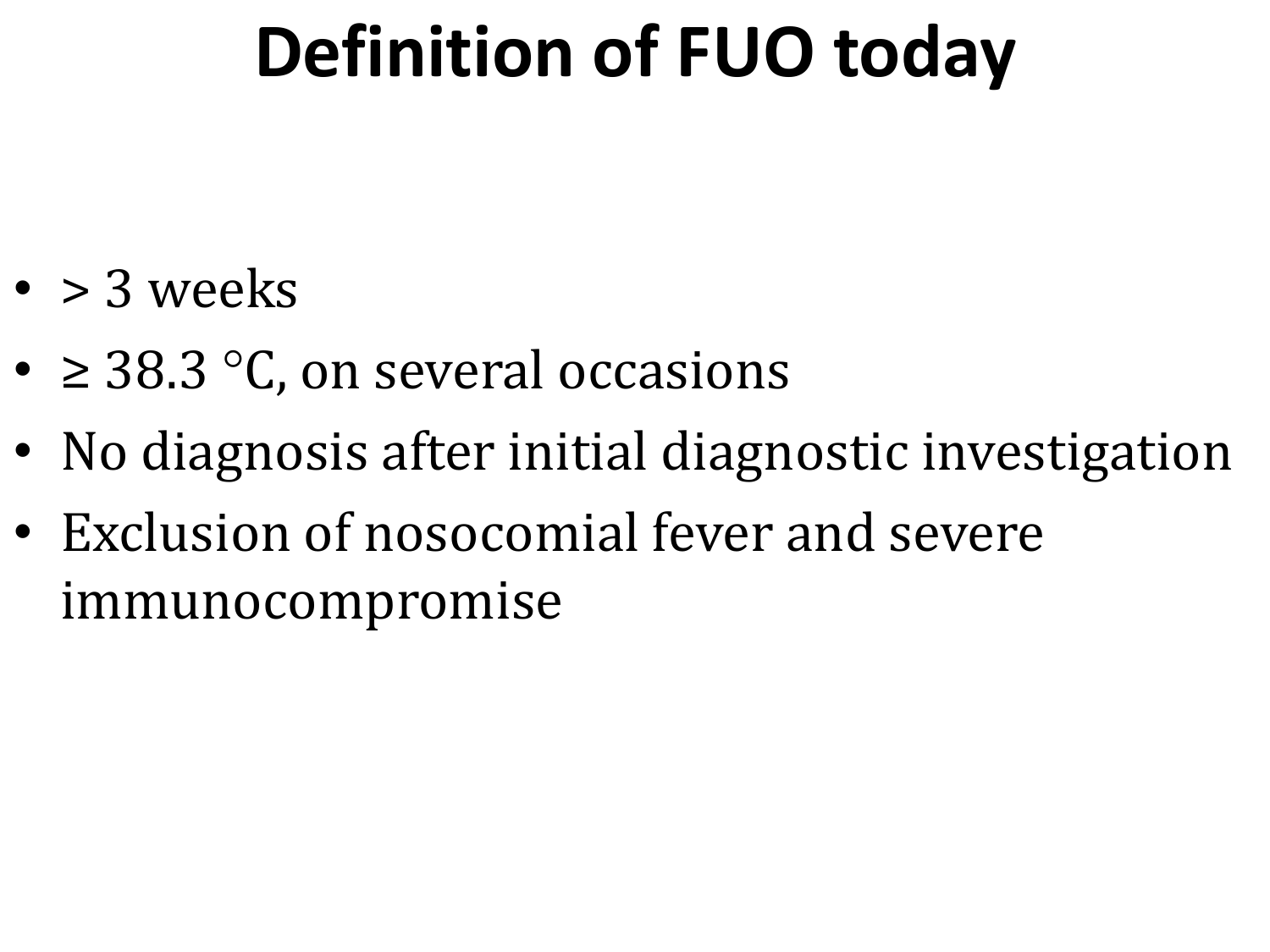### Table 1. Minimal Diagnostic Workup to Qualify as Fever of Unknown Origin

Comprehensive history Physical examination Complete blood cell count + differential Blood film reviewed by hematopathologist Routine blood chemistry (including lactic dehydrogenase, bilirubin, and liver enzymes) Urinalysis and microscopy Blood  $(\times 3)$  and urine cultures Antinuclear antibodies, rheumatoid factor Human immunodeficiency virus antibody Cytomegalovirus IgM antibodies; heterophil antibody test (if consistent with mononucleosis-like syndrome) Q-fever serology (if exposure risk factors exist) Chest radiography Hepatitis serology (if abnormal liver enzyme test result)

> **Mourad et al. A Comprehensive Evidence-Based Approach to Fever of Unknown Origin.** *Arch Intern Med. 2003*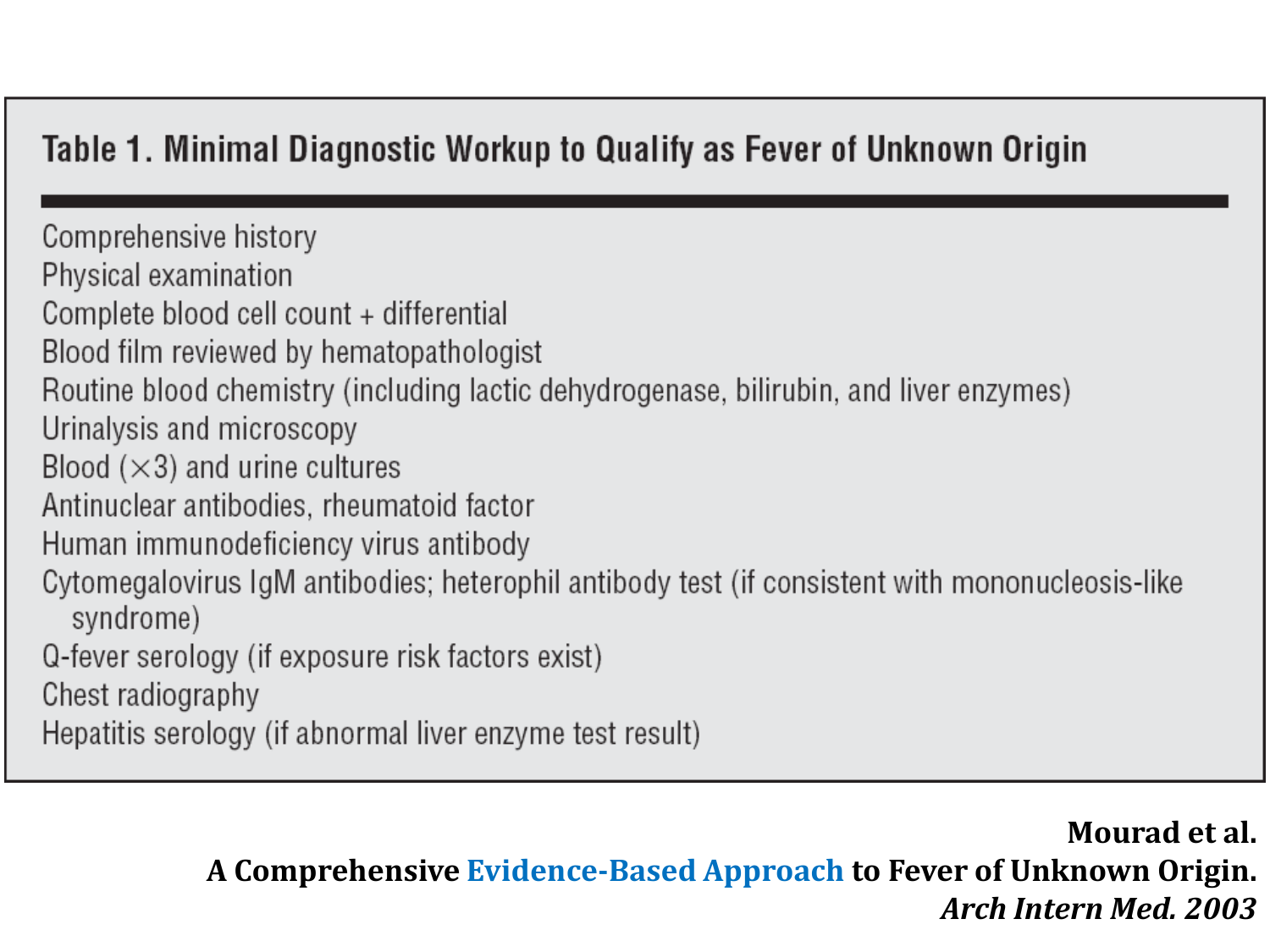"FUO defies simplification. Reported causes exceed 200, and fall into diverse sub-speciality categories. There are no algorithms and few clues that reliably suggest or exclude particular diagnoses. The clinician must rely on very careful evaluation and detailed knowledge of a wide variety of diseases."

*Arnow, Flaherty. Lancet 1997.*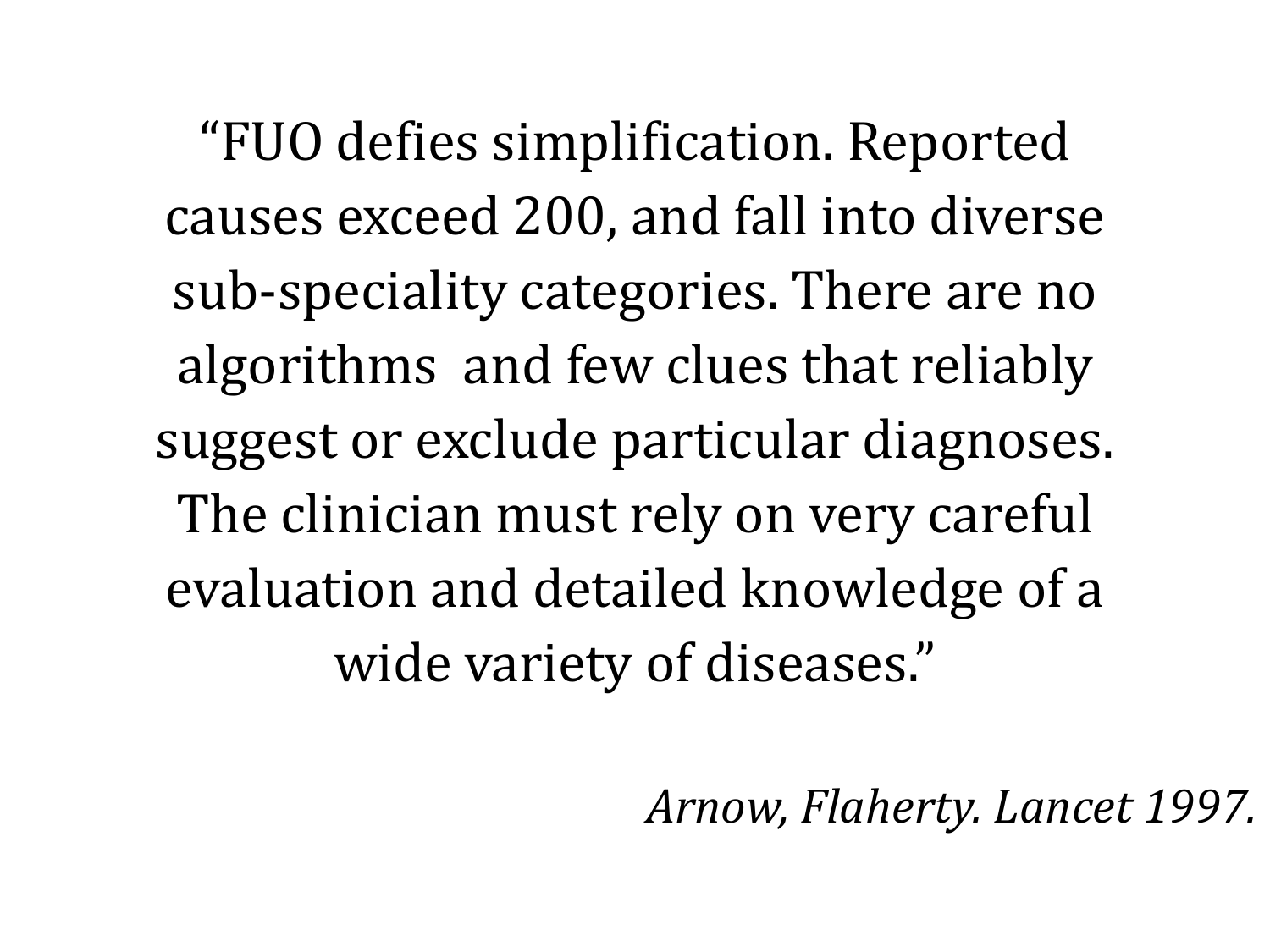## Bottom line

- Thorough history taking and continuous observation is extremely important; repeat history after the physical if there are no clues. [SORT C](http://www.essentialevidenceplus.com/product/ebm_loe.cfm)
- Exclude factitious fever and drug-related fever first. **[SORT C](http://www.essentialevidenceplus.com/product/ebm_loe.cfm)** (little three)
- **Infections** (extrapulmonary tuberculosis most common) followed by **neoplasms** and **multisystem disease** are the most common causes of fever of unknown origin (FUO). [SORT B](http://www.essentialevidenceplus.com/product/ebm_loe.cfm) **(big three)**
- In elderly patients, consider temporal arteritis and adult-onset Still's disease. [SORT B](http://www.essentialevidenceplus.com/product/ebm_loe.cfm)

*Stevceva. Essential Evidence Plus, 2010.*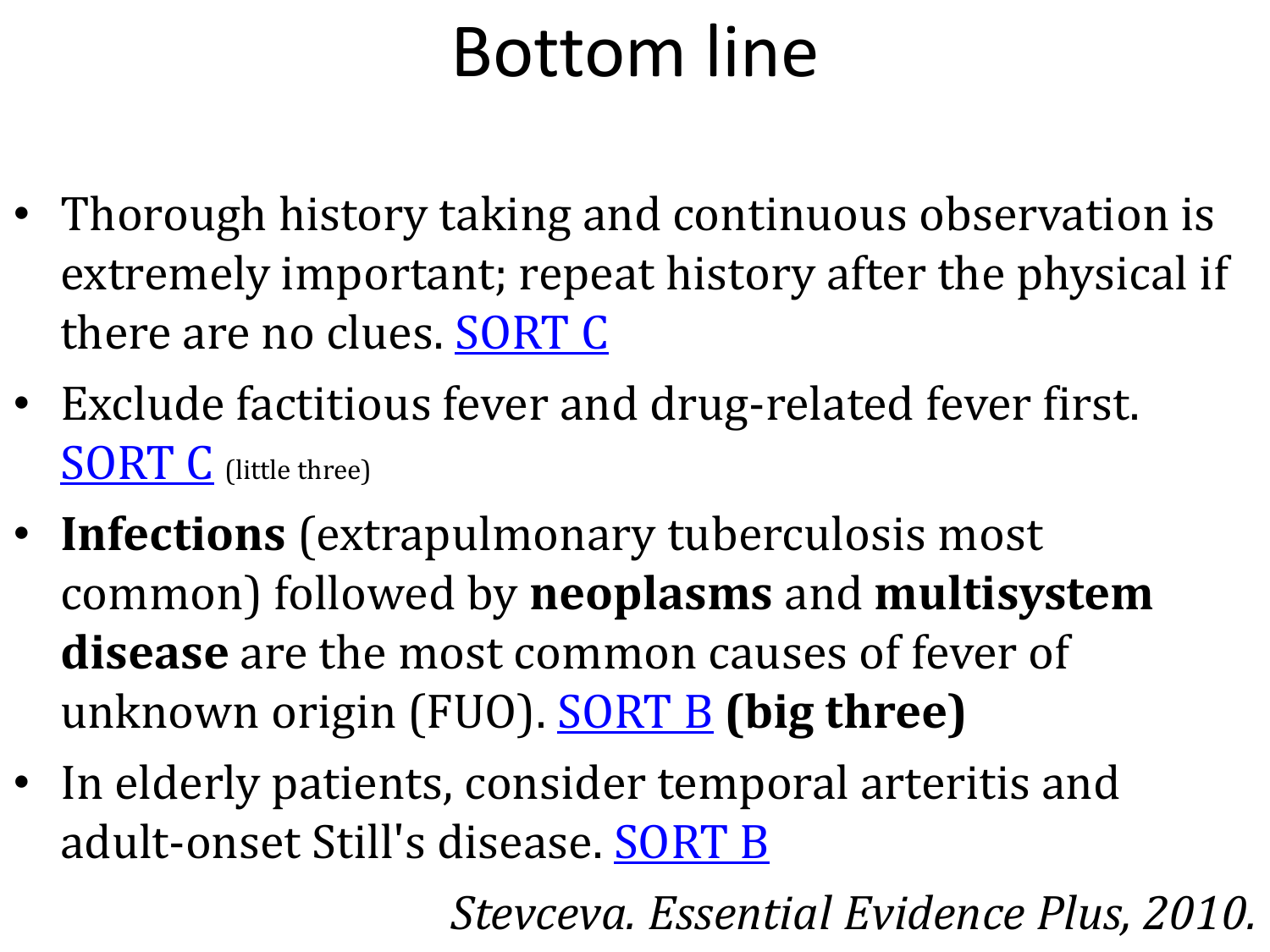- 49% of patients received a diagnosis
	- infectious (16%)
	- neoplasia (7%)
	- noninfectious inflammatory disorders (22%)
	- miscellaneous causes (4%)
- No cause of the fever was identified in 51% of the patients.

*Bleeker-Rovers, 2007.*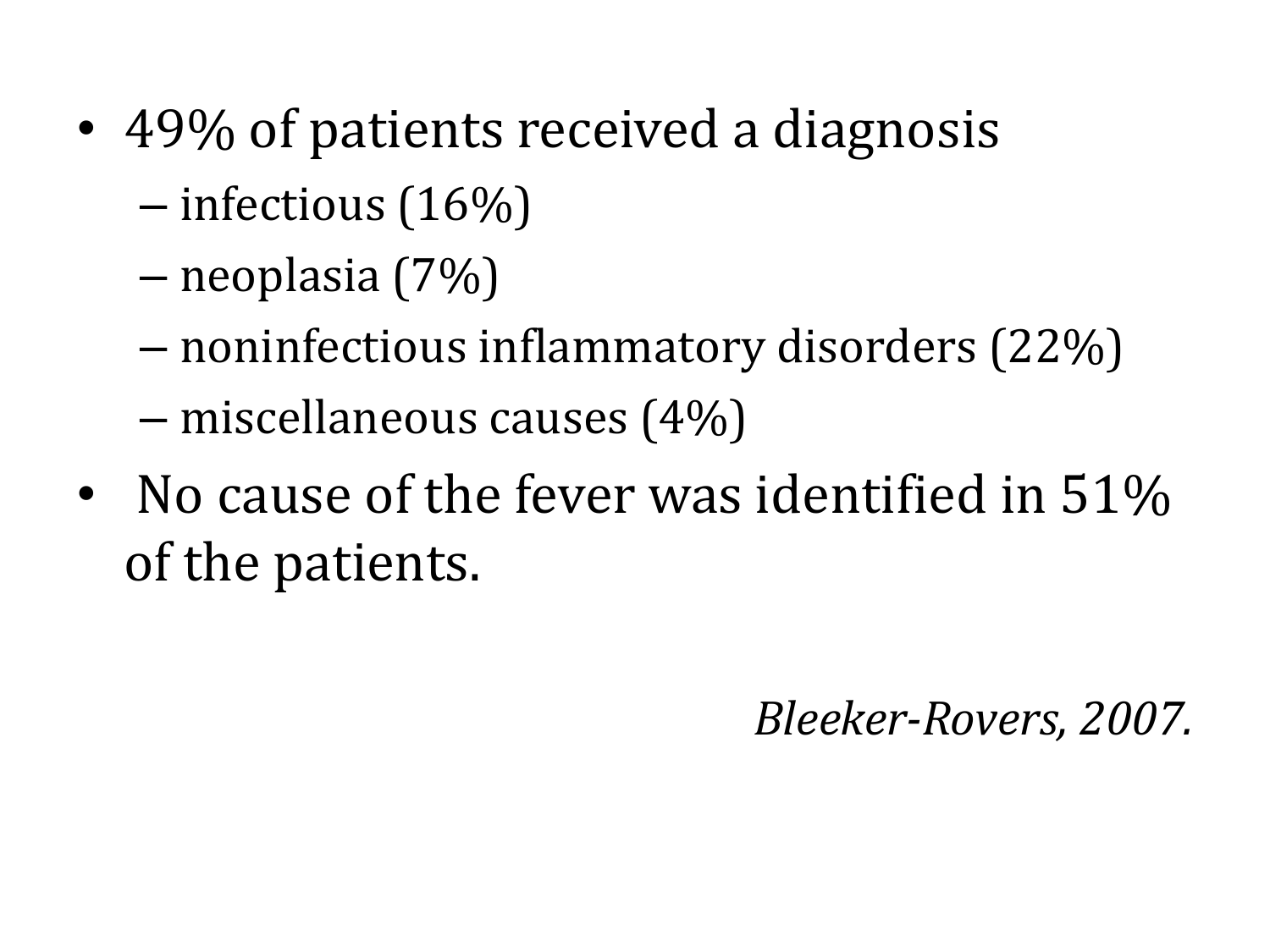### **Most common causes**

### 14 disorders - 2/3 of the diagnoses

### **1. Infections**:

- Endocarditis
- Tuberculosis
- Abdominal abscesses
- EBV/CMV infections

### **2. Malignancies**:

- Lymphoma
- Leukemia

### **3. Non-infectious inflammatory disorders**

- Adult-onset Still disease
- Systemic lupus erythematosus
- Polymyalgia rheumatica giant cell arteritis
- Sarcoidosis
- Crohn disease

### **4. Miscellaneous disorders**

- Habitual hyperthermia
- Drug fever
- Subacute thyroiditis

Vanderschueren. Arch Intern Med 2003;163:1033.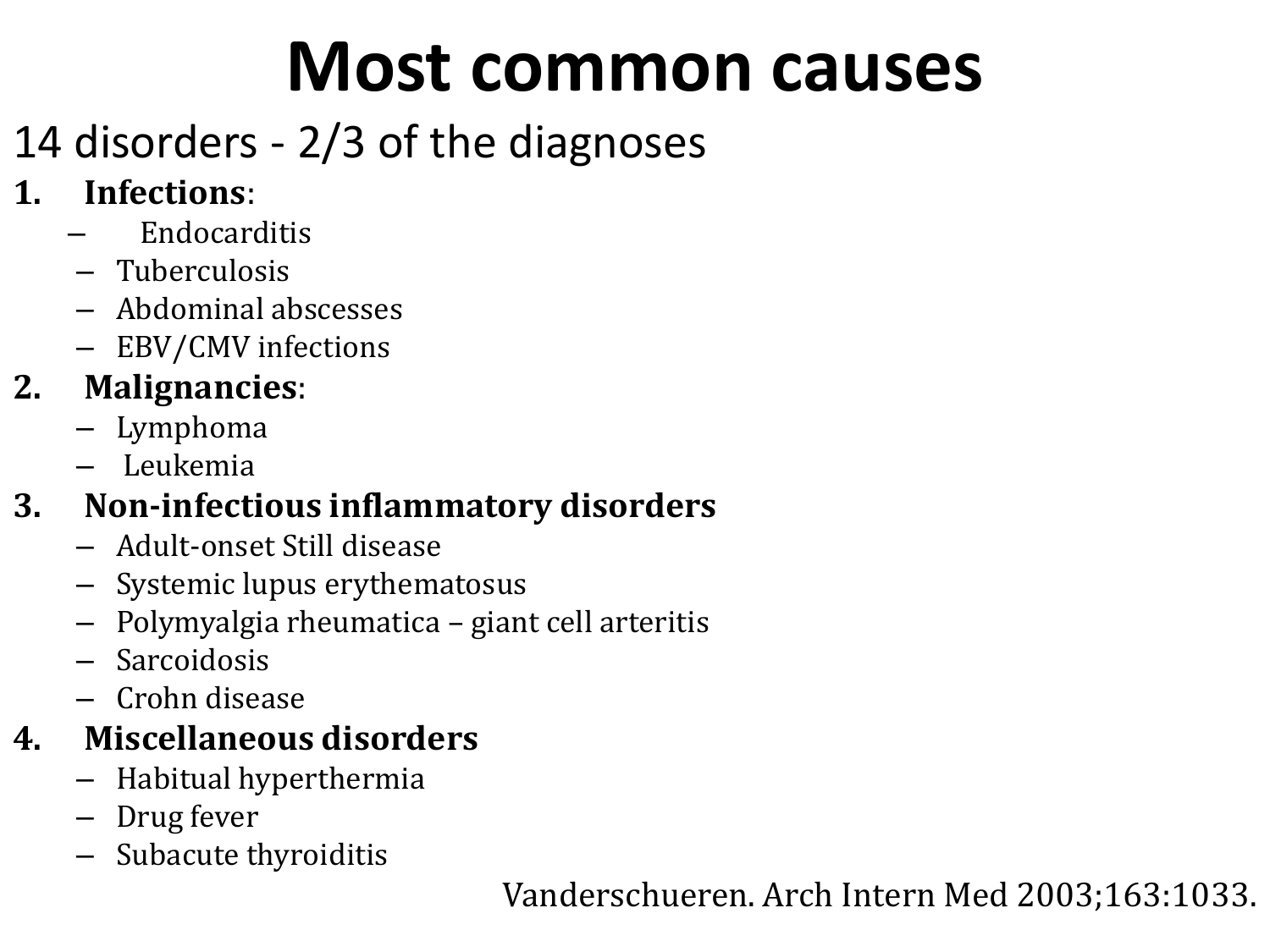## **Diagnostic categories**

- 1. Infections
- 2. Malignancies
- 3. Non-infectious inflammatory disorders
	- a) Connective tissue diseases
	- b) Vasculitides
	- c) Granulomatous disorders
- 4. Miscellaneous disorders
- 5. Undiagnosed cases.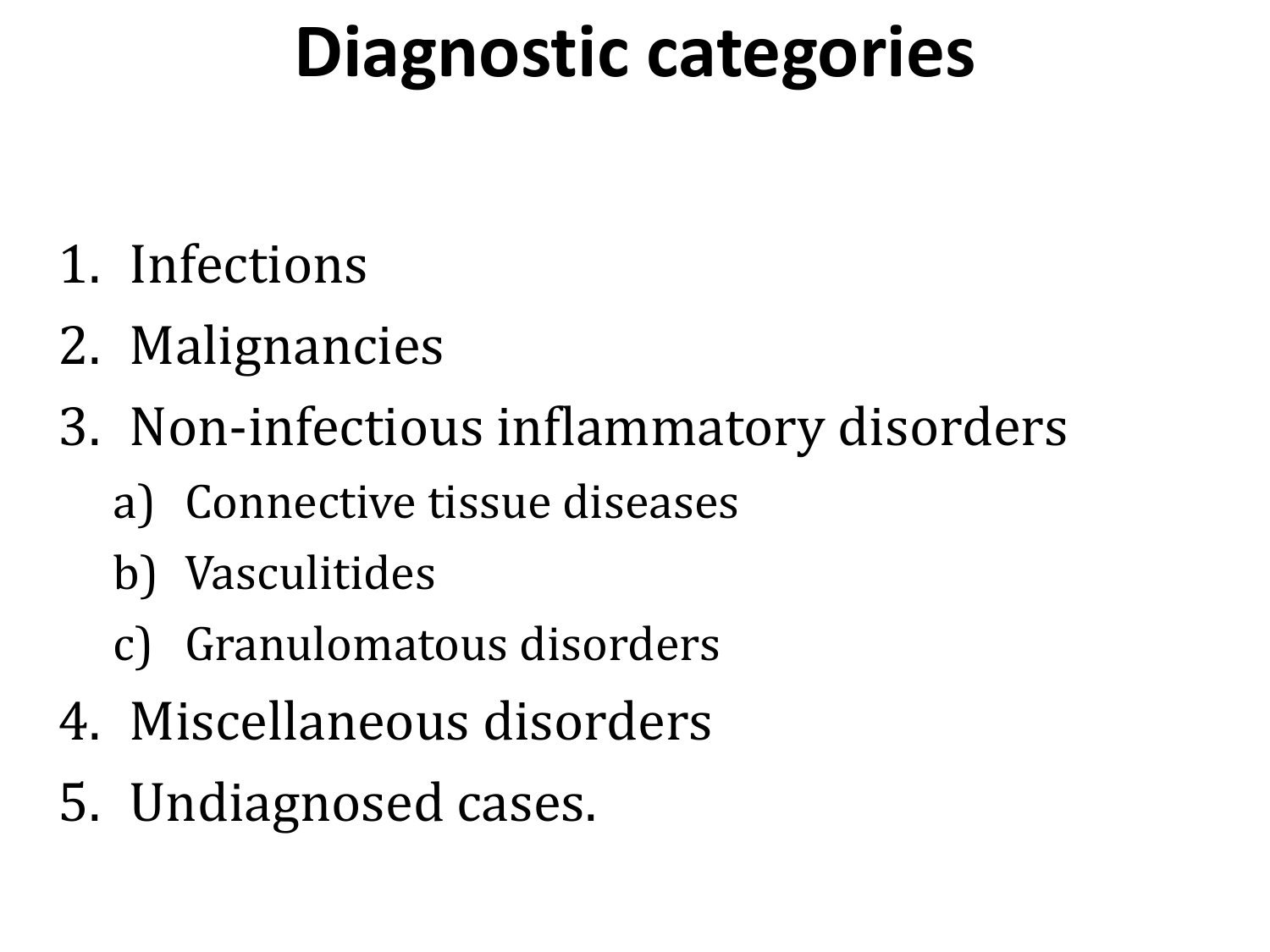"Most patients with FUO are not suffering from unusual diseases; instead they exhibit atypical manifestations of common illnesses."

Petersdorf , Beeson. Medicine 1961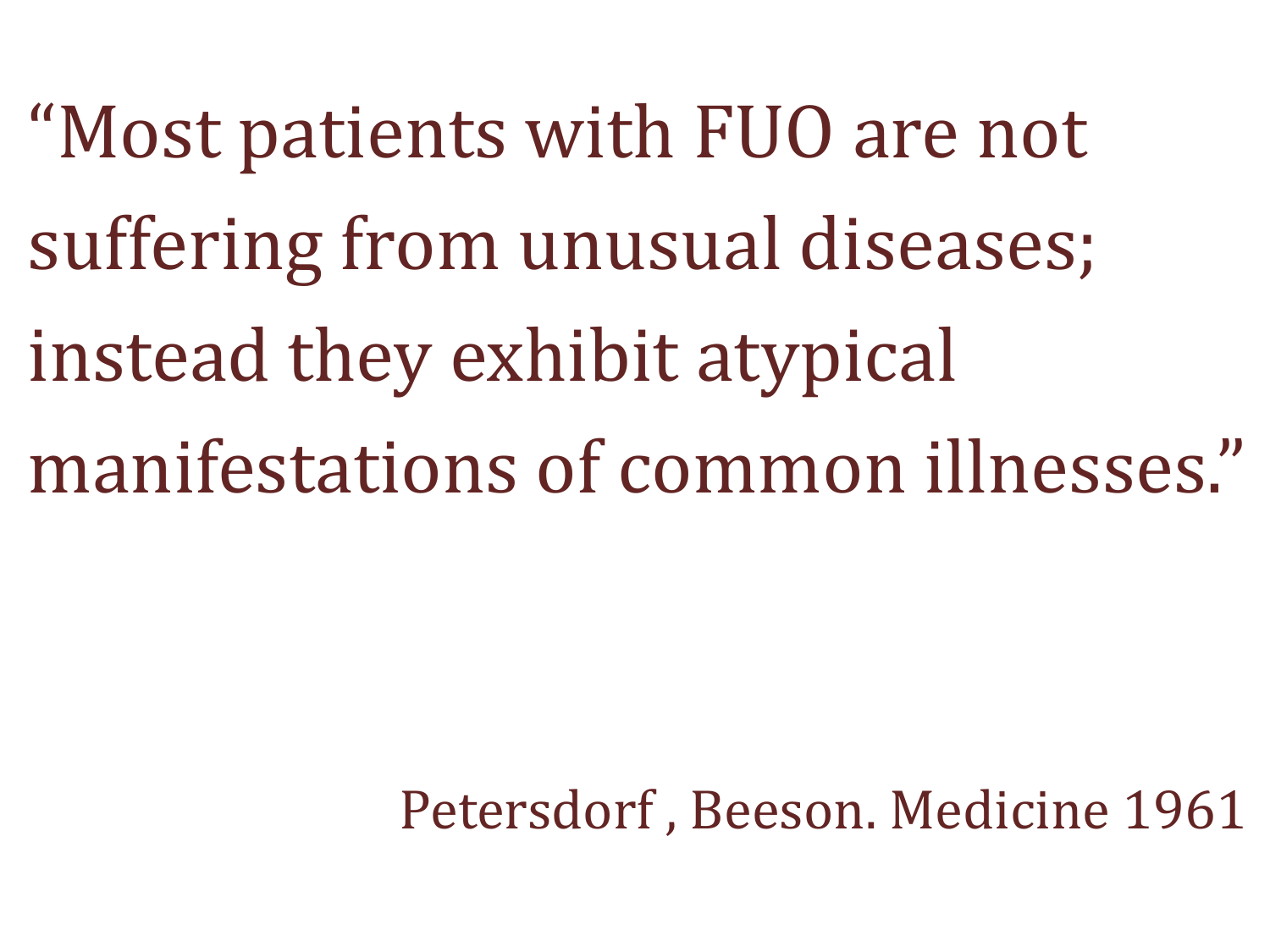## **Diagnostic spectrum**

### Depends on:

- Time
- Region
- Age
- Fever pattern (episodic vs continuous)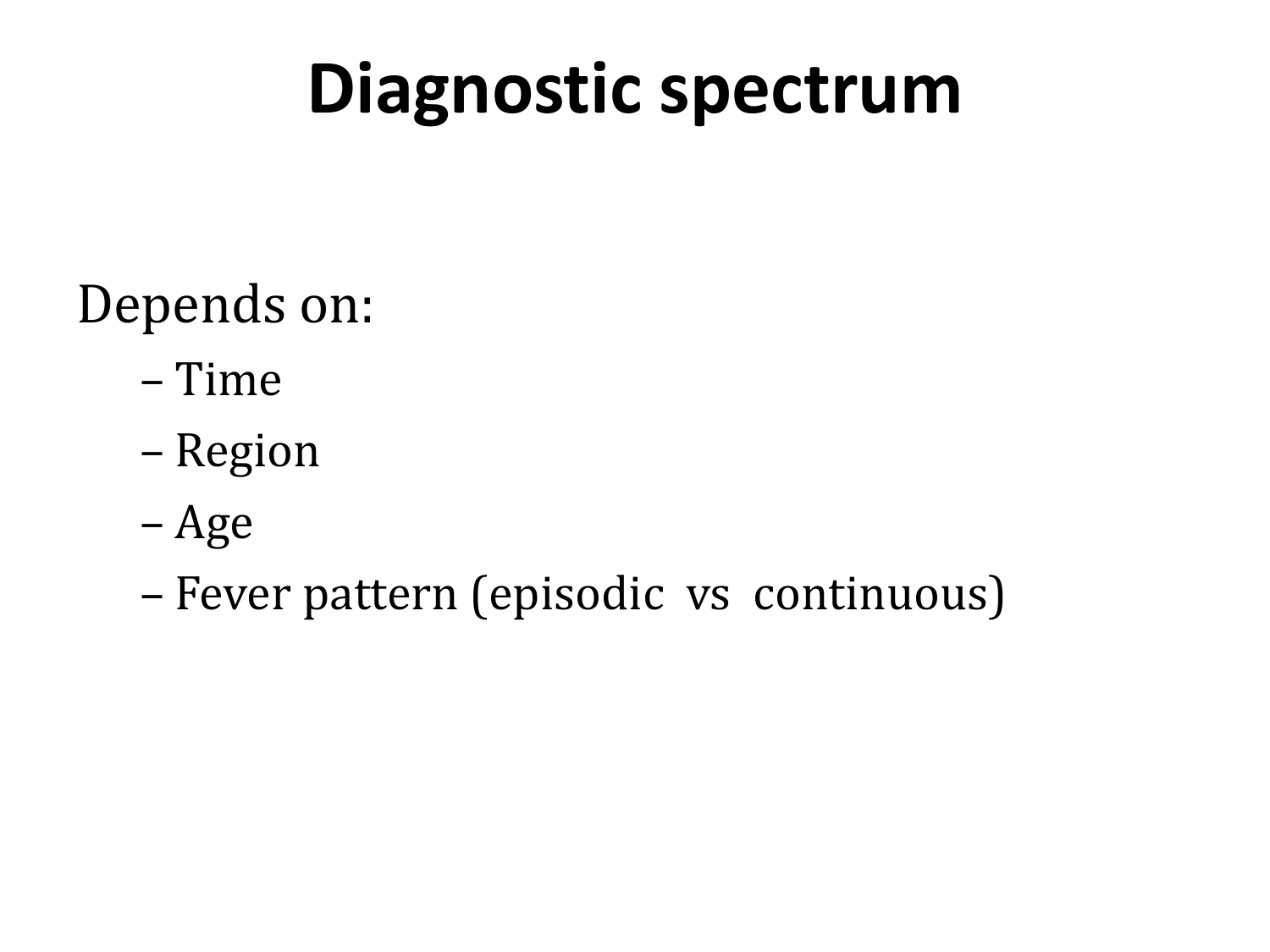### **Time**



Figure 1. The percentage of patients with fever of unknown origin by cause over the past 40 years.

#### **Mourad et al.** *Arch Intern Med. 2003*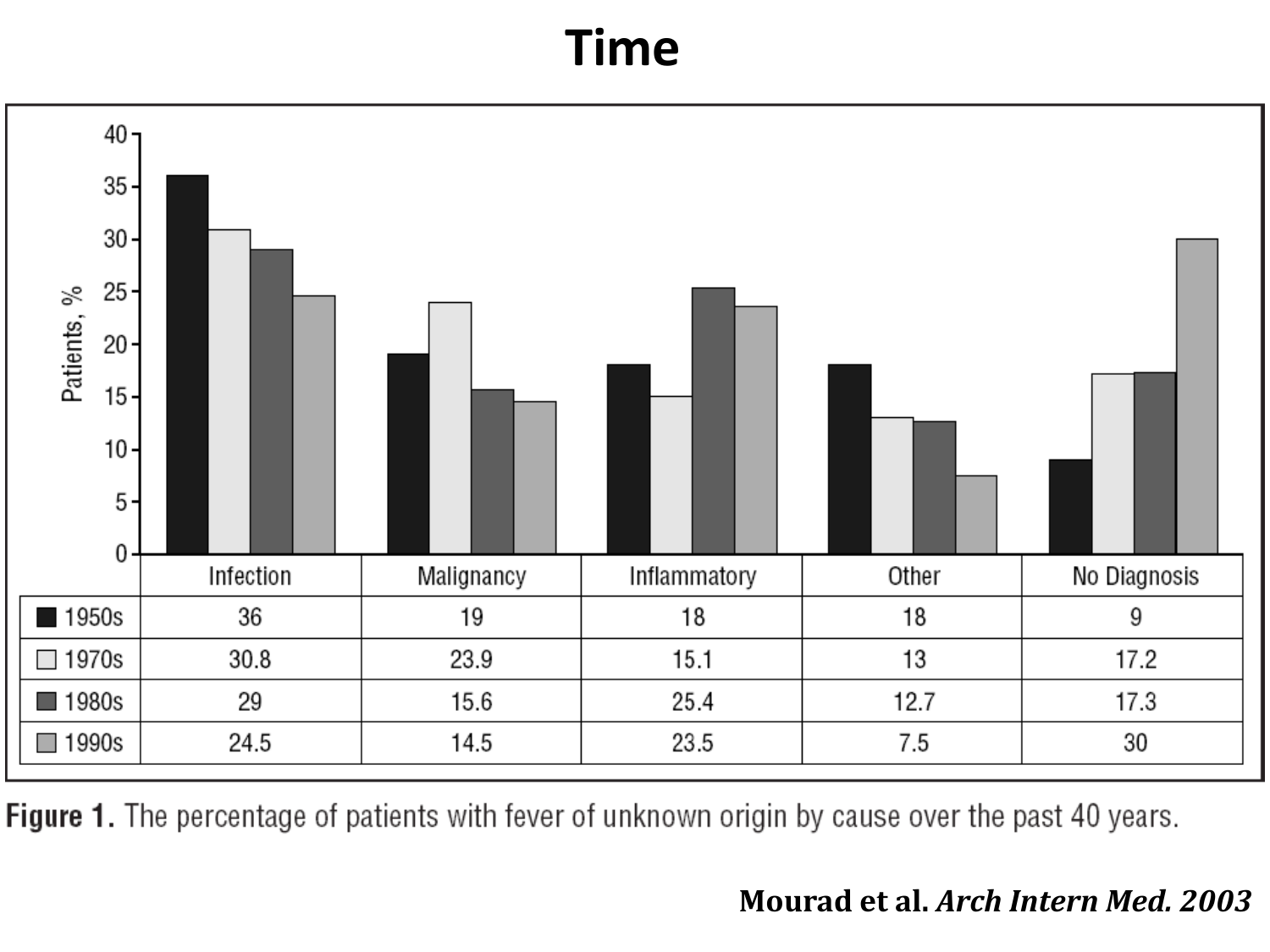### **Region matters: Causes of FUO in adults**

| Year              | 2003                     | 2003        | 2003         | 2003   |
|-------------------|--------------------------|-------------|--------------|--------|
| Author            | Vanderschueren<br>et al. | Zamir et al | Baicus et al | Öztürk |
| Country           | Belgium                  | Israël      | Romania      | Turkey |
| <b>Number</b>     | 223                      | 101         | 164          | 145    |
| Causes (%)        |                          |             |              |        |
| <b>Infections</b> | 14                       | 54          | 45           | 64     |
| <b>Tumours</b>    | 10                       | 7           | 25           | 5      |
| NIID'S            | 20                       | 2           | 18           | 16     |
| Miscellaneous     | 10                       | 2           | 4            | 1      |
| Undiagnosed       | 44                       | 32          | 7            | 12     |

S.Vanderschueren. **DIAGNOSTIC APPROACH TO FEVER OF UNKNOWN ORIGIN, 2009**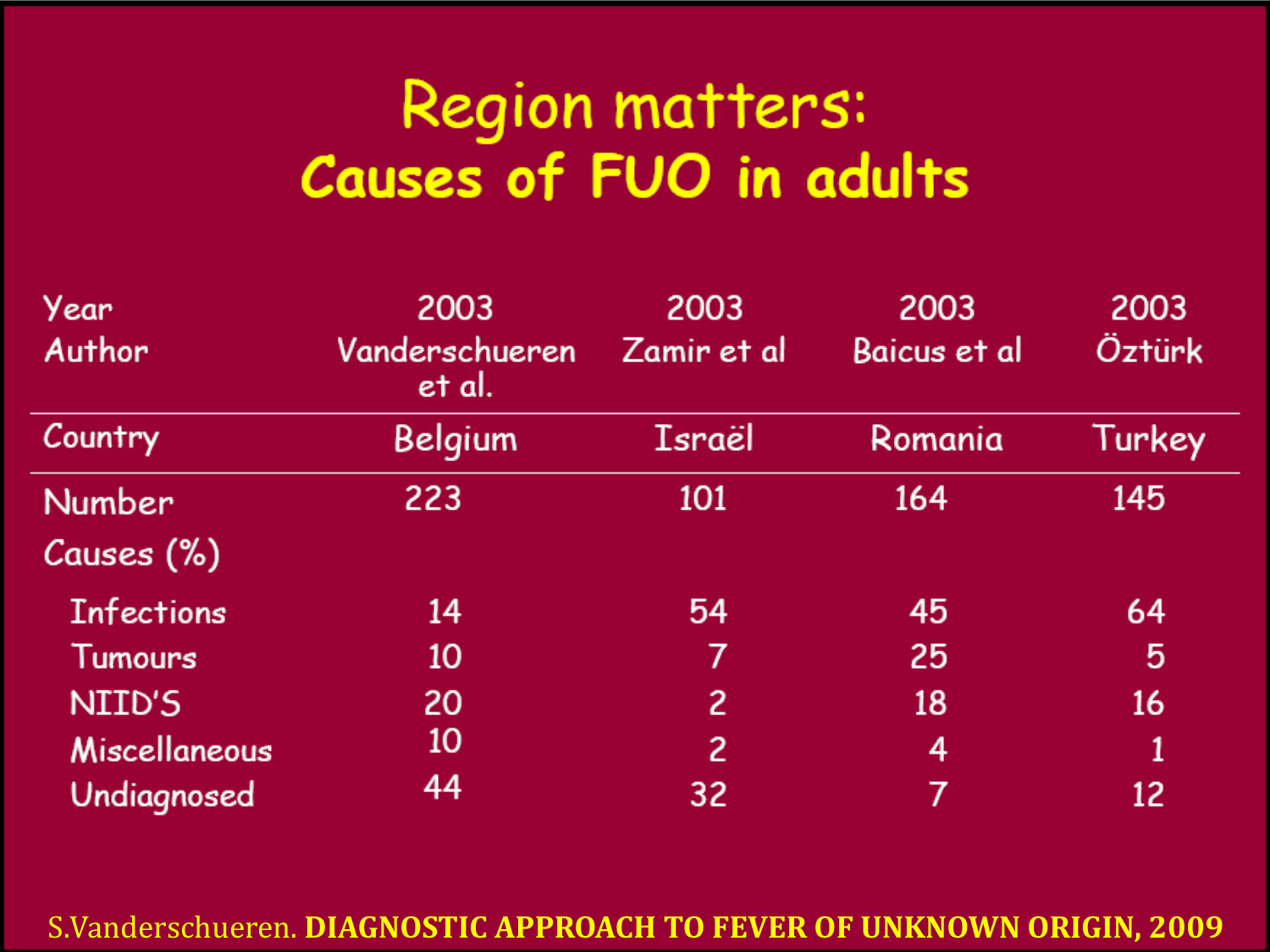# **Continuous/episodic**

- Infection: continuous
- Systemic disease: continuous
- No diagnosis: episodic

*Knockaert, 1993*

- Probability not to reach a diagnosis:
	- periodic, no anemia, normal protein electrophoresis

*de Kleijn, 1997*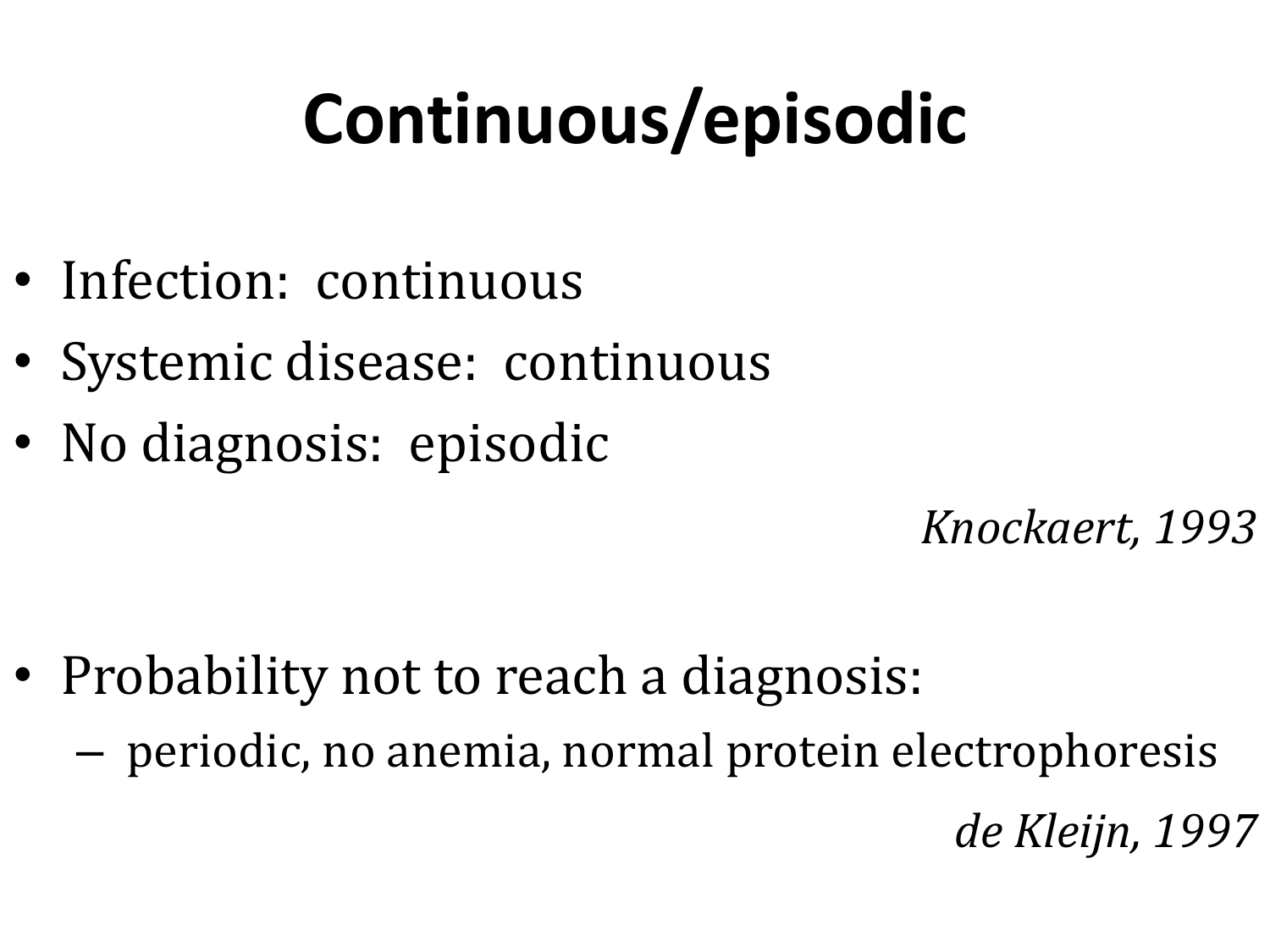### **Infections**

- As duration of fever increases, infectious etiology decreases
- Malignancy, factitious fevers and granulomatosis are more common in patients with prolonged FUO.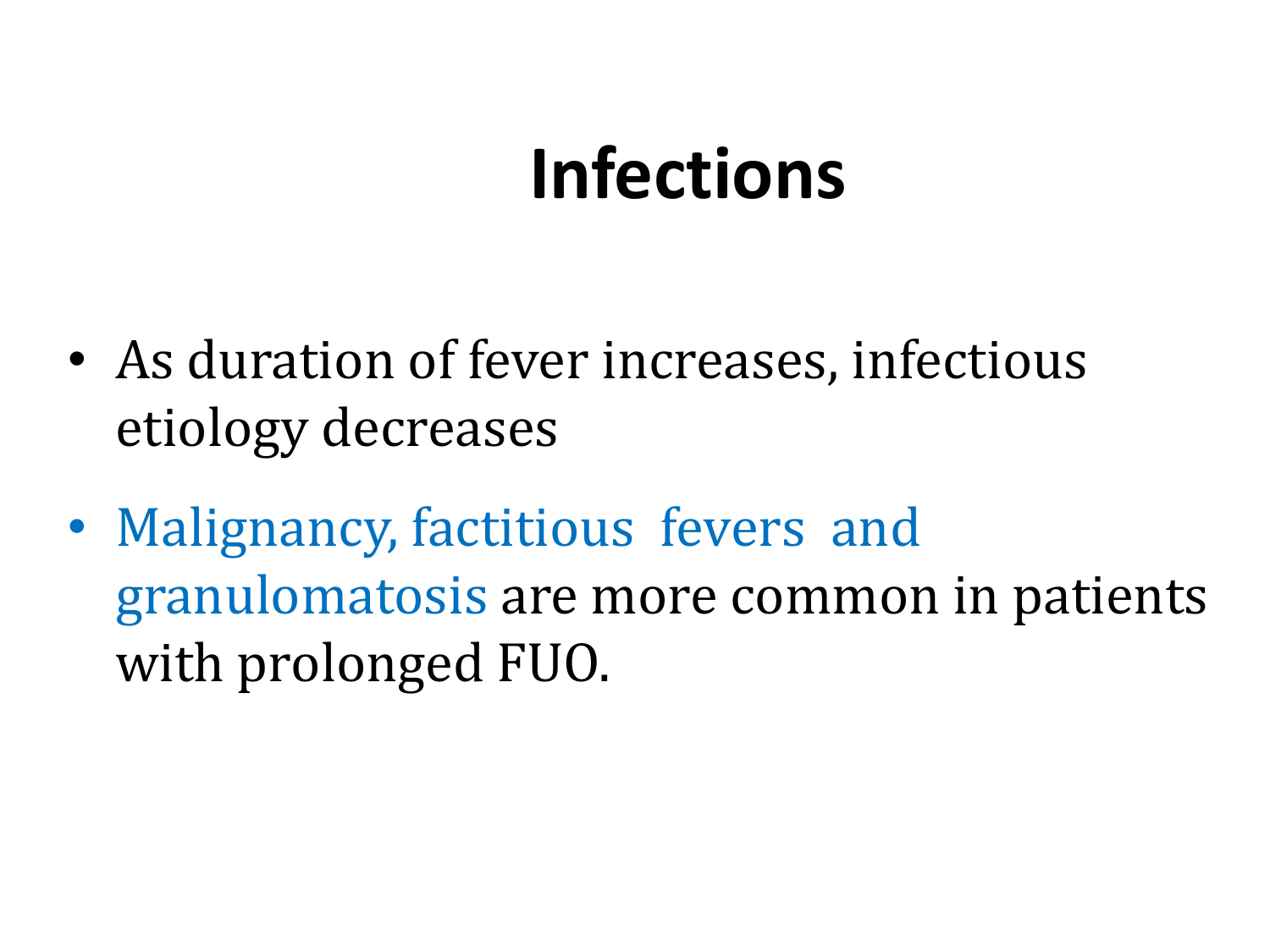# **History**

- Recent travel
- Exposure to pets and other animals
- Sexual history
- Work environment
- Contact with other people with similar symptoms
- Family history
- Past medical history list of medications
	- Include OTC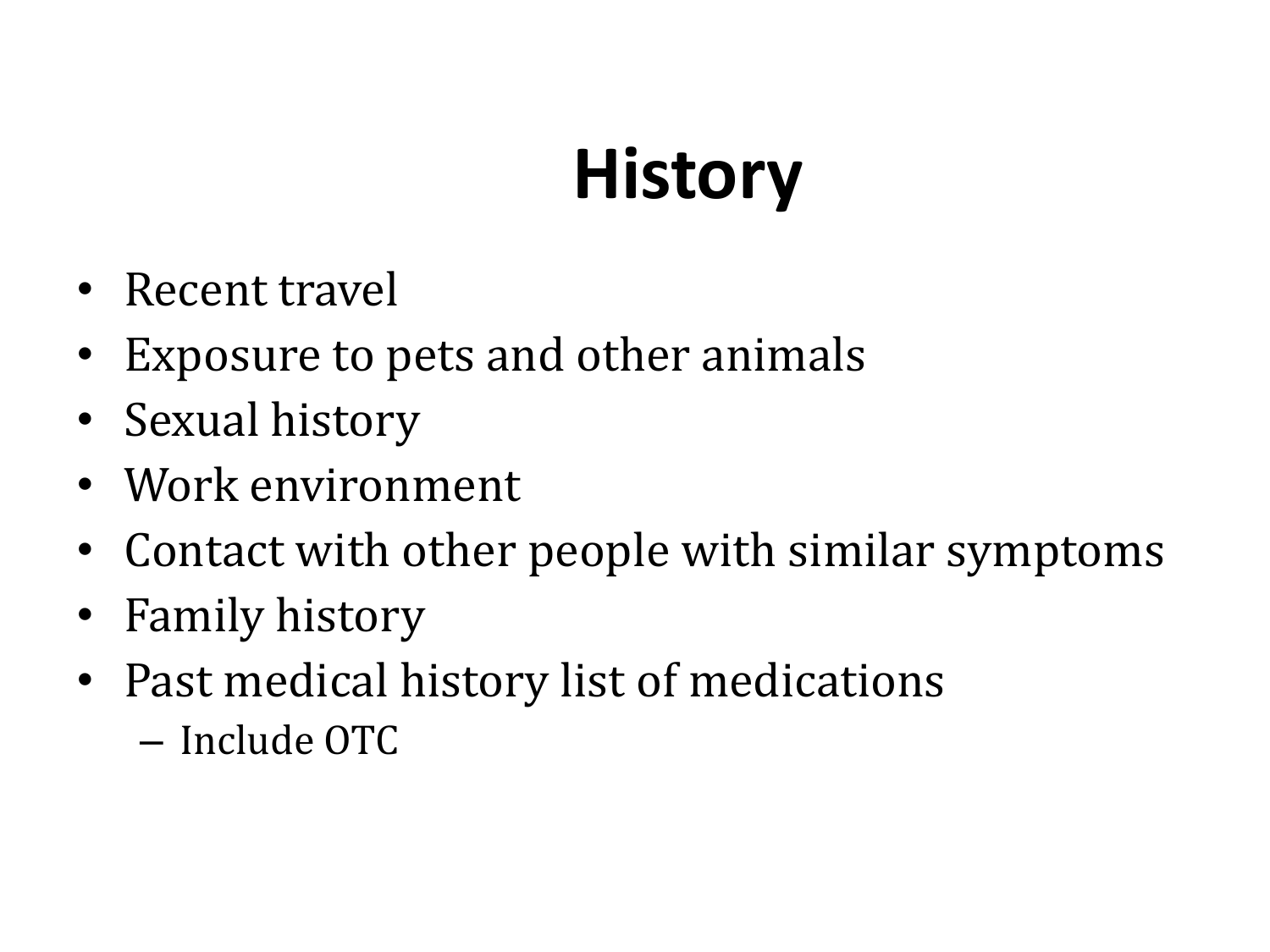# **Physical Exam**

- Skin
- Mucous membranes
- Lymphadenopathy
- Organomegaly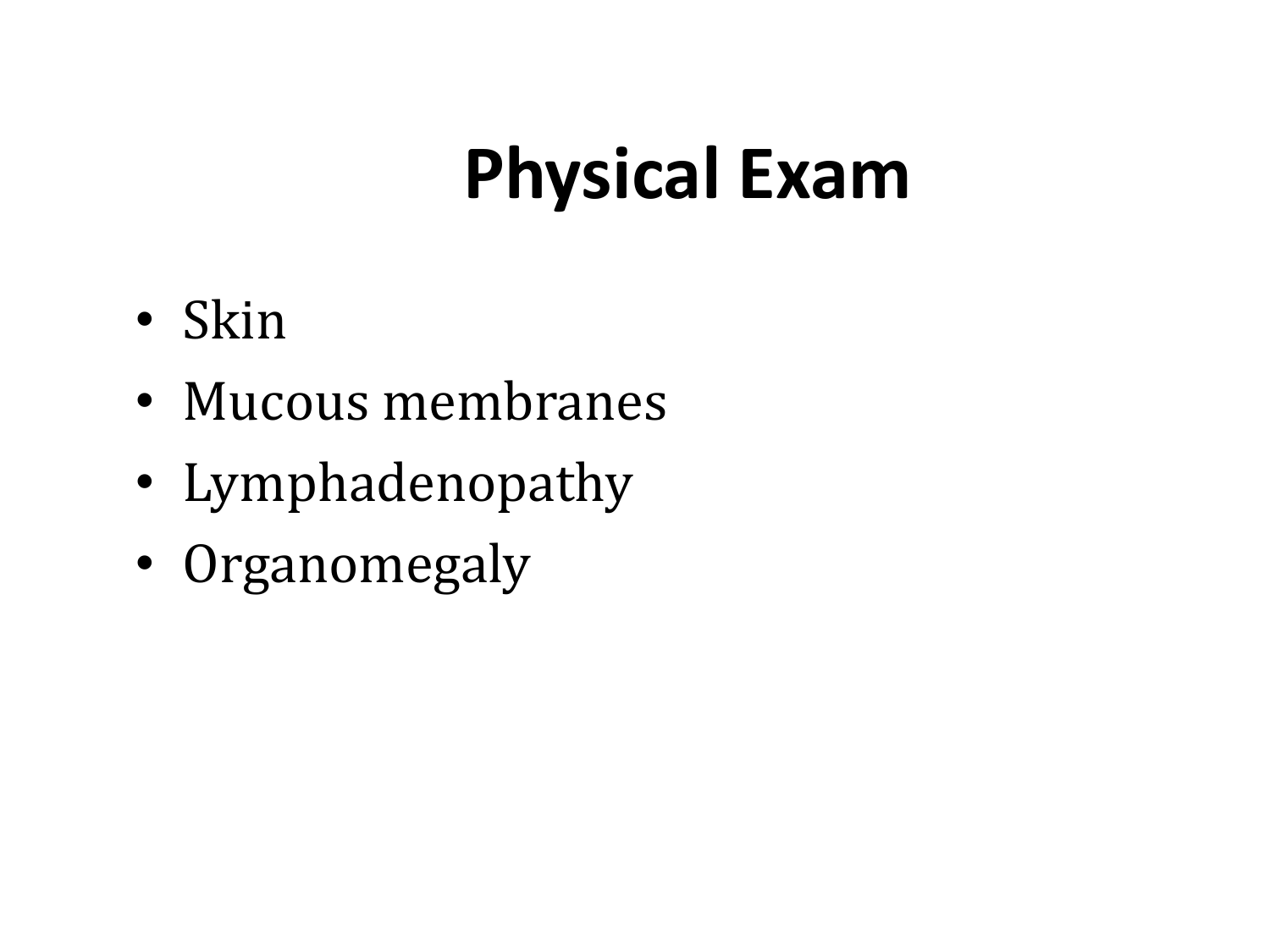# **Diagnosis**

• A cost-effective individualized approach is essential in the evaluation of these patients to prevent performing inappropriate tests.

• Sutton's law: "Look were the money is"

• Potential diagnostic clues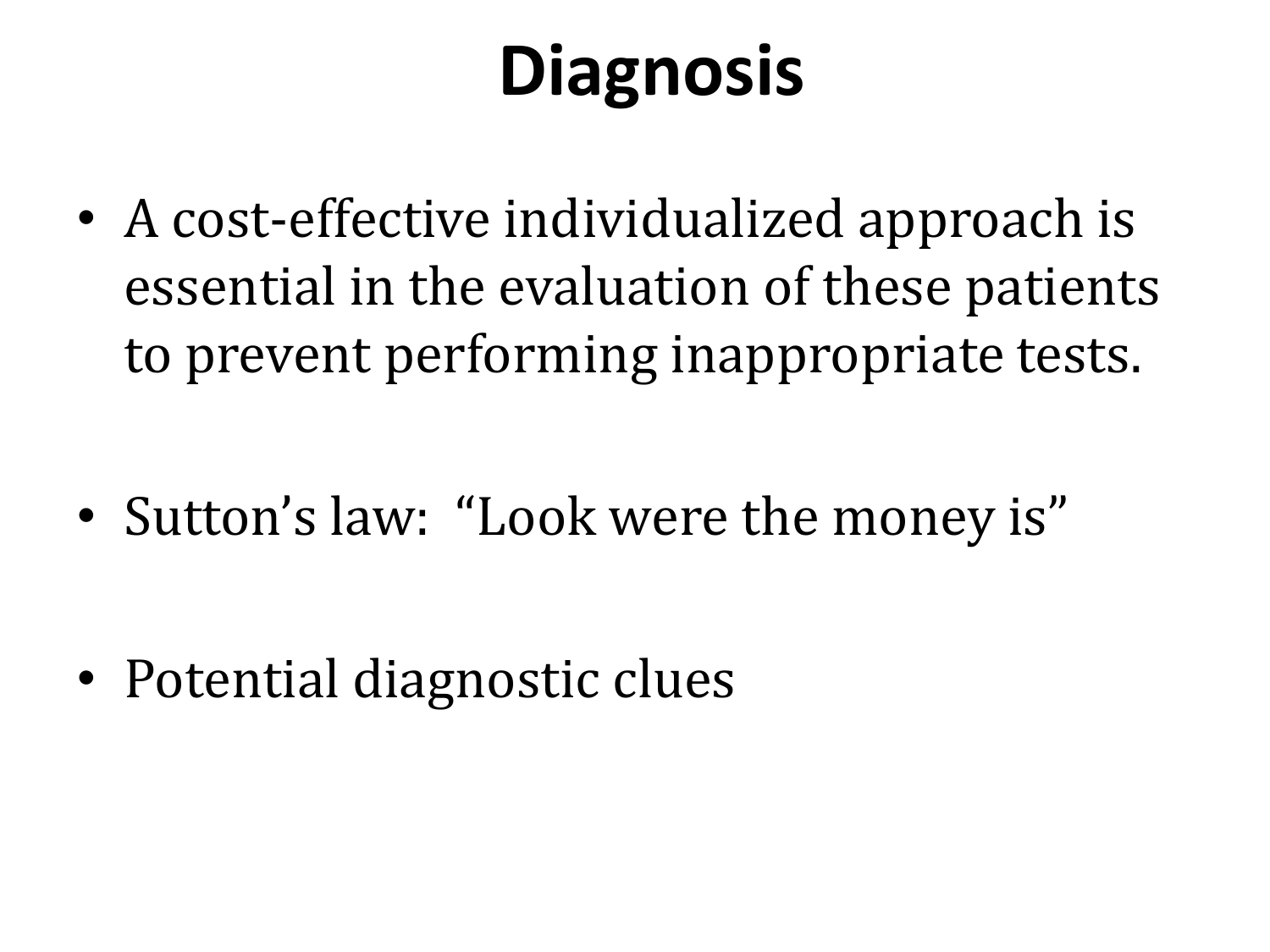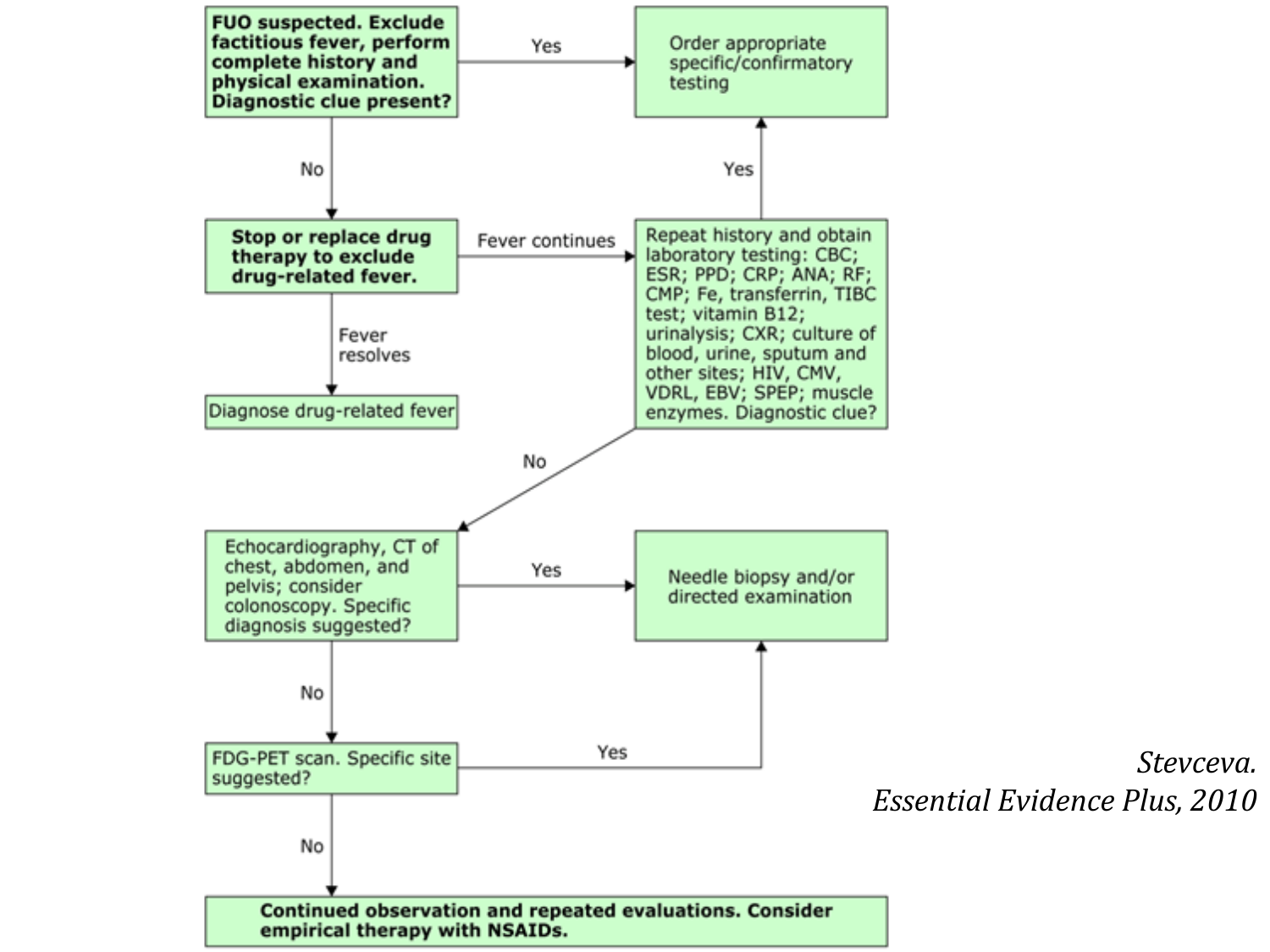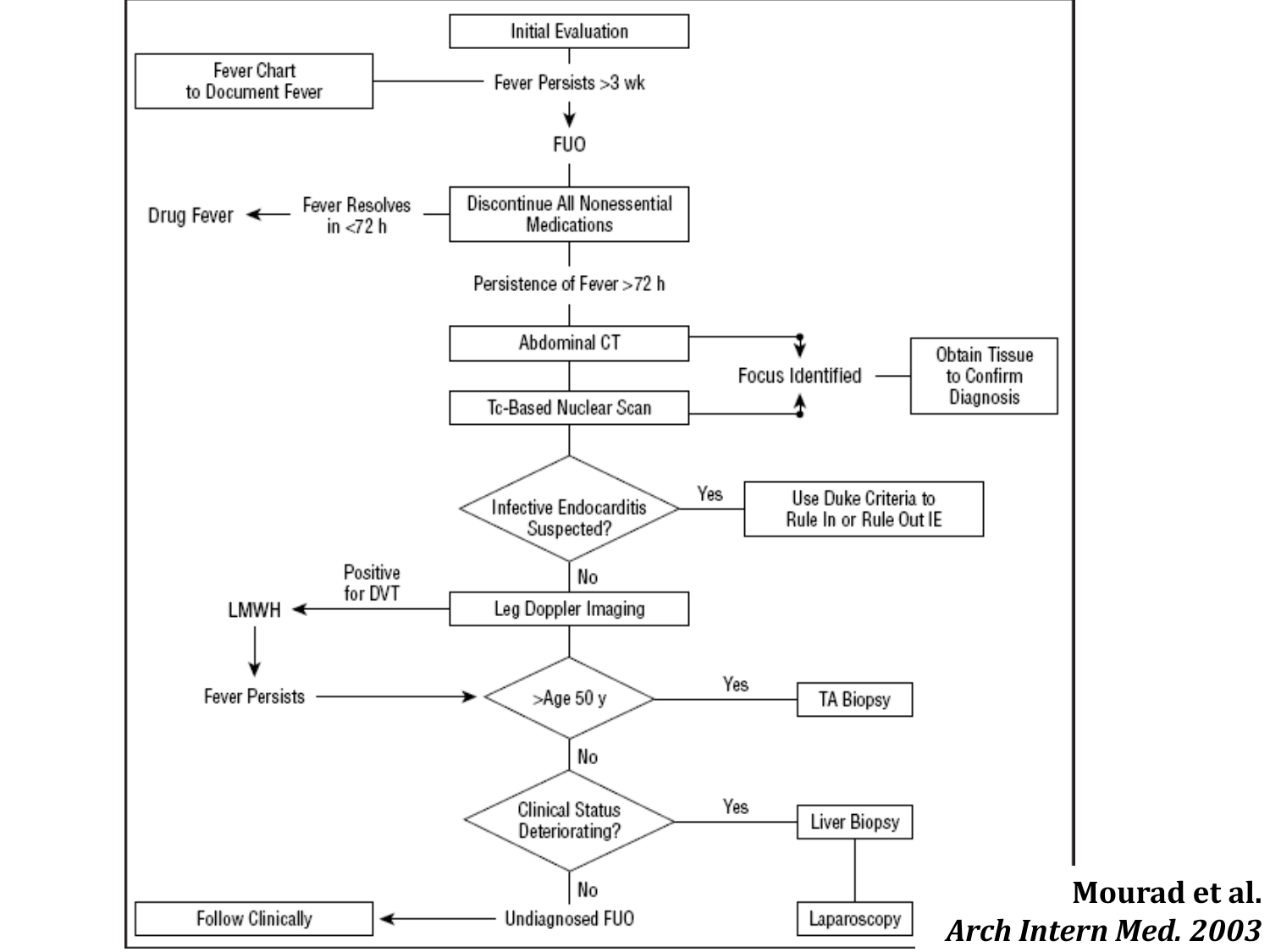### **Diagnostic clues absent or misleading**

- Total body inflammation tracer
- Wait and see
- Therapeutic trial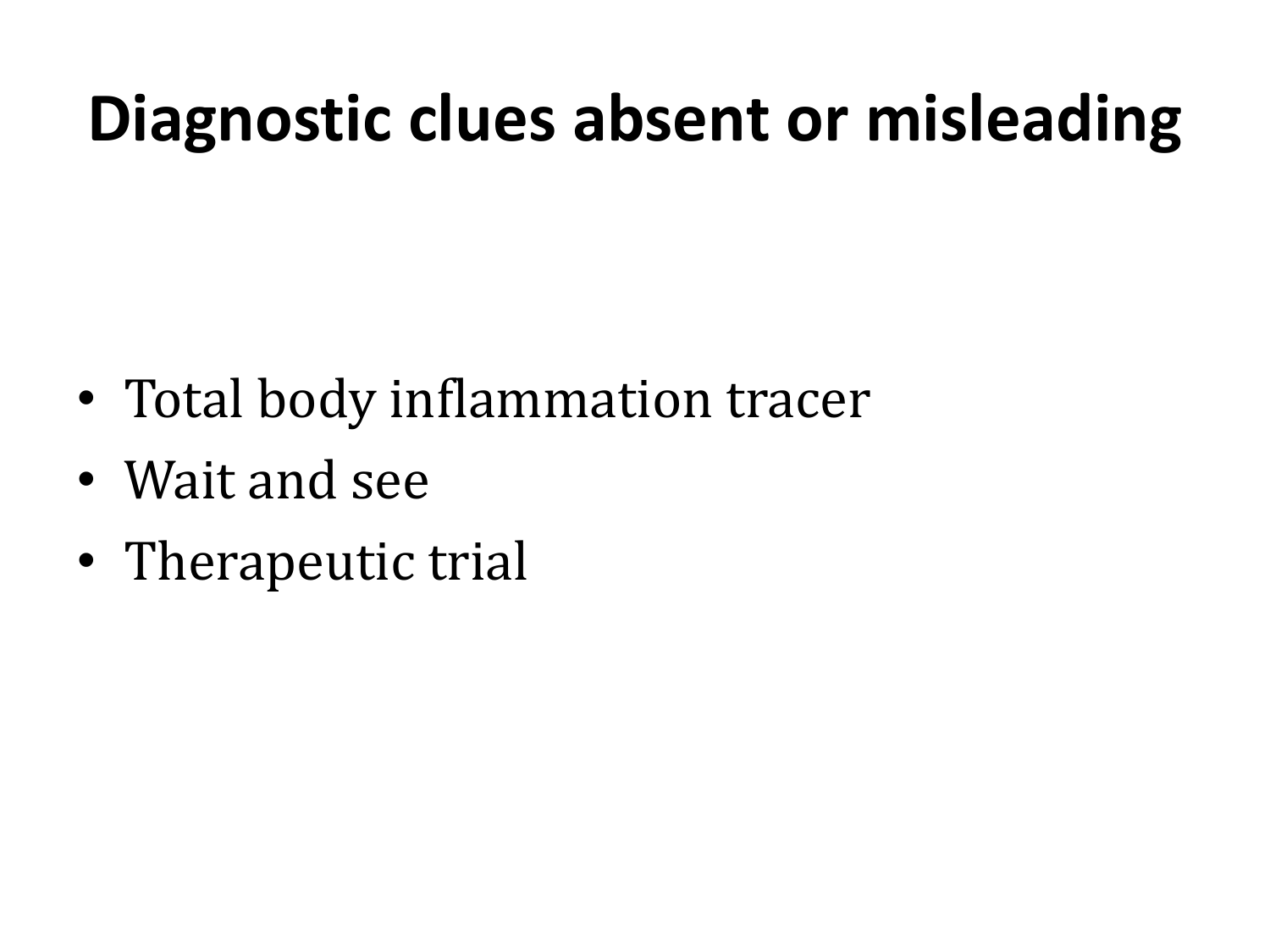## **Selective tests**

- Indicated in case of individual suspicion, to confirm the diagnosis (biopsy!, culture!); not as a routine ('fishing expedition')
	- Endoscopic techniques (e.g., GI, bronchoscopy)
	- Selective radiographs (e.g., of teeth, sinuses, sacroiliac joints)
	- Contrast studies (e.g., GI, arteriography)
	- Invasive studies (mediastinoscopy, thoracoscopy, laparoscopy)
	- Blind punctures (bone marrow, liver, lumbar puncture)
- Consider less invasive techniques (e.g., endobronchial US, echoendoscopy)
- Exception to the rule: temporal artery biopsy in 50+

### *Vandershueren, 2009*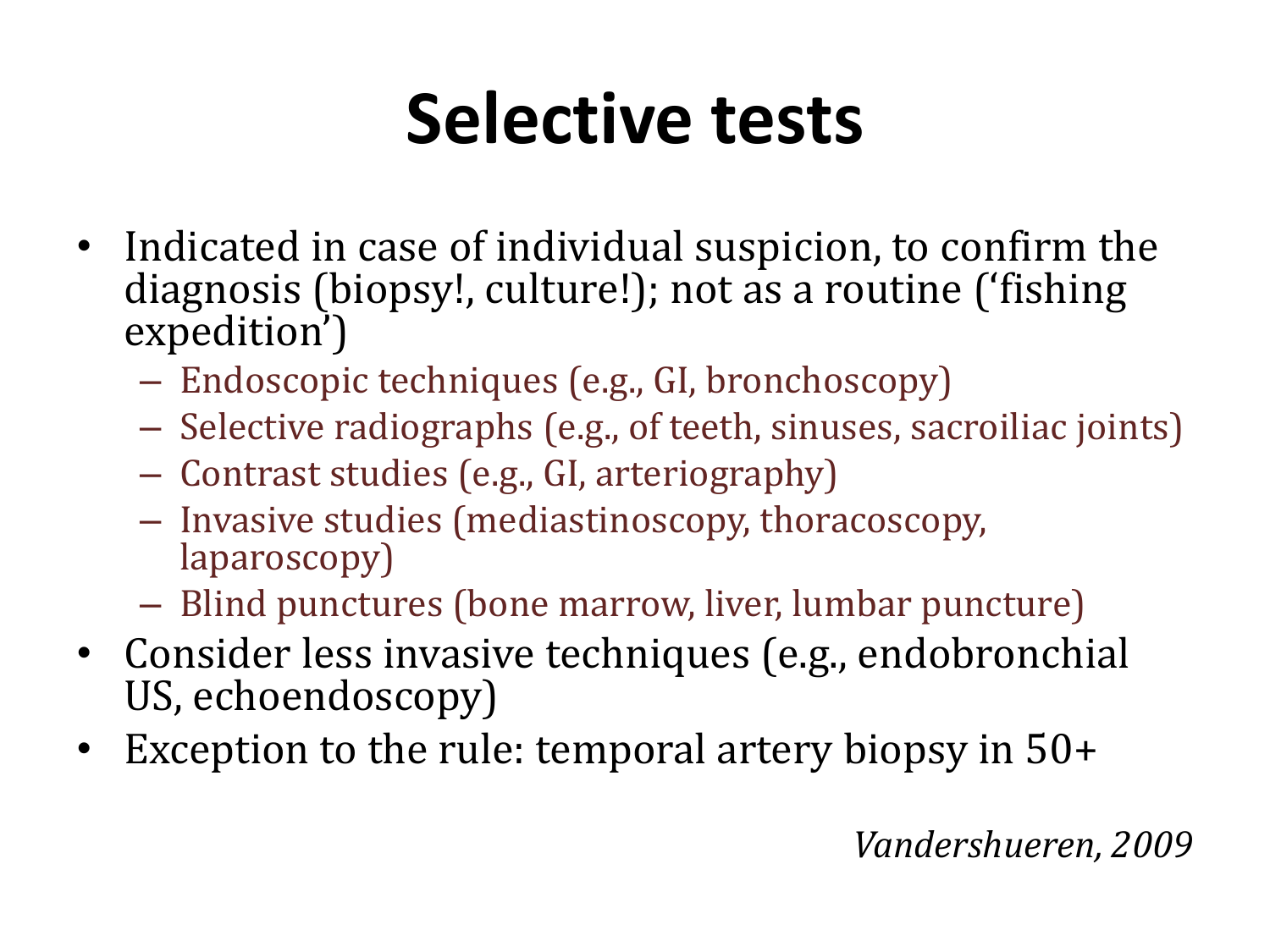• ESR>100 mm/h: LR+=19 for infection *Fincher, Arch Intern Med 1986*

- Infection, 2 of 3:
	- PCR>60mg/l
	- Ferritin<500mcg/l,
	- Eosinophils<40/mm3

*Efsathiou, Eur J Int Med 2010*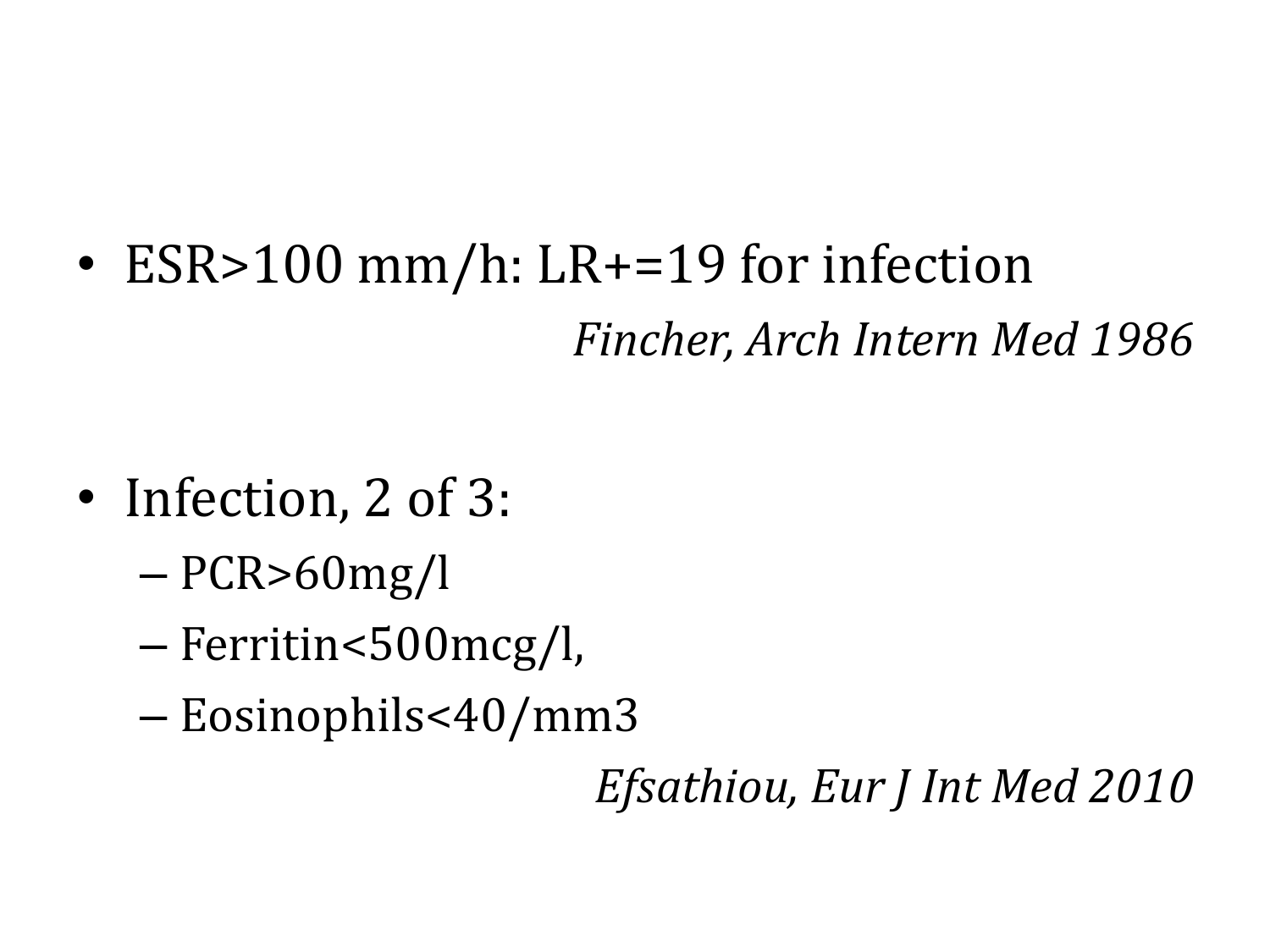# **Therapeutic trials**

Therapeutic trails are seldom diagnostically rewarding and tend to obscure rather than to illuminate.

- Symptomatic: NSAID
- Therapeutic trial to be considered in case of deterioration
	- Antibiotics:
		- Broad spectrum antibiotics: stop if no defervescence after 3 days.
		- Consider tetracyclines (or macrolides)
	- Antituberculosis therapy: strongly consider in case of clinical deterioration.
	- Corticosteroids:
		- Do not start too early
		- Consider adding antituberculosis therapy.

### *Vandershueren, 2009*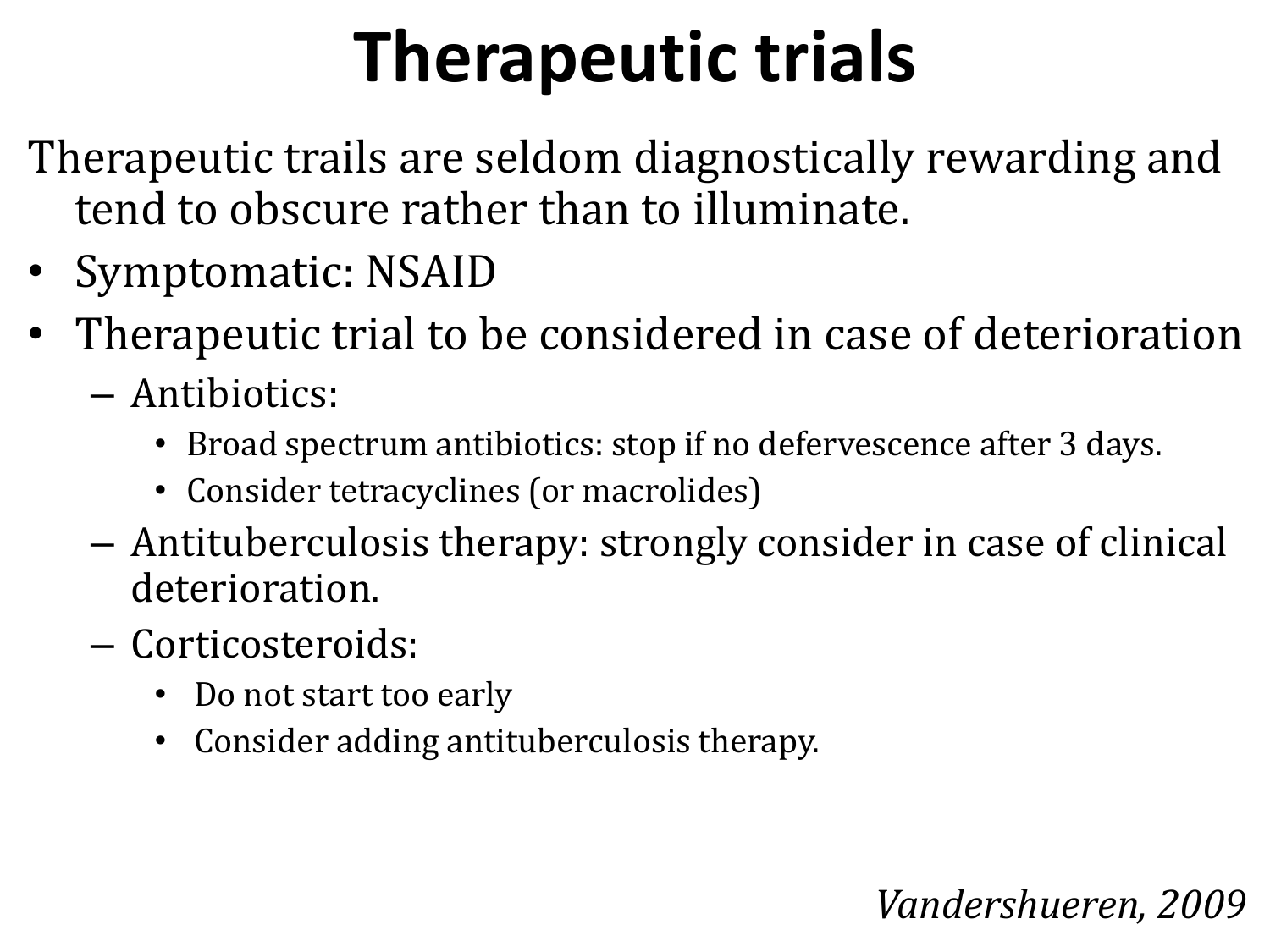### **Prognosis**

- Depend on underlying diagnosis
- Pts without diagnosis: good pronosis
- *Knockaert, Arch Int Med 1996*: 49 pts
	- Spontaneous resolution during or shortly after hospitalisation: n=31
	- Continuous or recurrent fever (> 3m after discharge): n=18
		- "cured": 10 (3 treated with corticosteroids)
		- Persistent fevers: 8
			- Treated with corticosteroids (n=1)
			- Treated with NSAIDs (n=6)
			- Refused new investigation and died (n=1)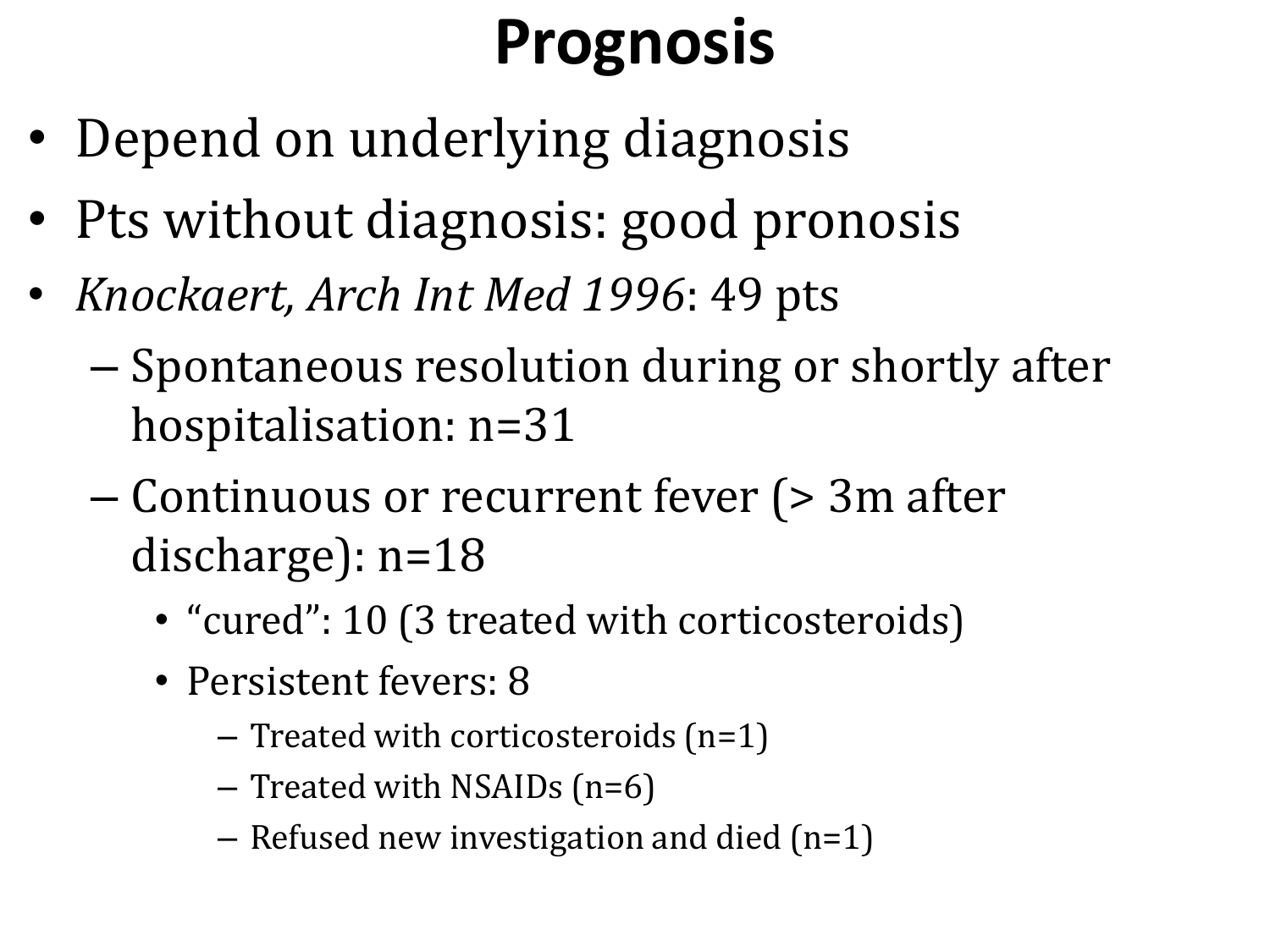- "… many patients are placed in the FUO category because the attending physicians overlook, disregard or reject an obvious clue. No malice is implied by this observation; it simply means that clinicians, being human instruments, are far from perfect.
- In order to mitigate the frequency and magnitude of these human errors, clinicians have to work that much harder. This means going over the patient again and again, repeating the history and physical examination, reviewing the chart, discussing the problem with colleagues in order to glean new ideas, and spending time in quiet contemplation of the clinical enigma.
- The approach to the patient with FUO is not to bring on yet another barrage of tests, some of which might be painful and all of which probably are expensive, nor to douse the patient with antimicrobials or to subject him to exploratory surgery, in the absence of clinical clues and only as a last resort. There is no substitute for observing the patient, talking to him and thinking about him."

Larson EB et al. Medicine 1982; 61:269-292.